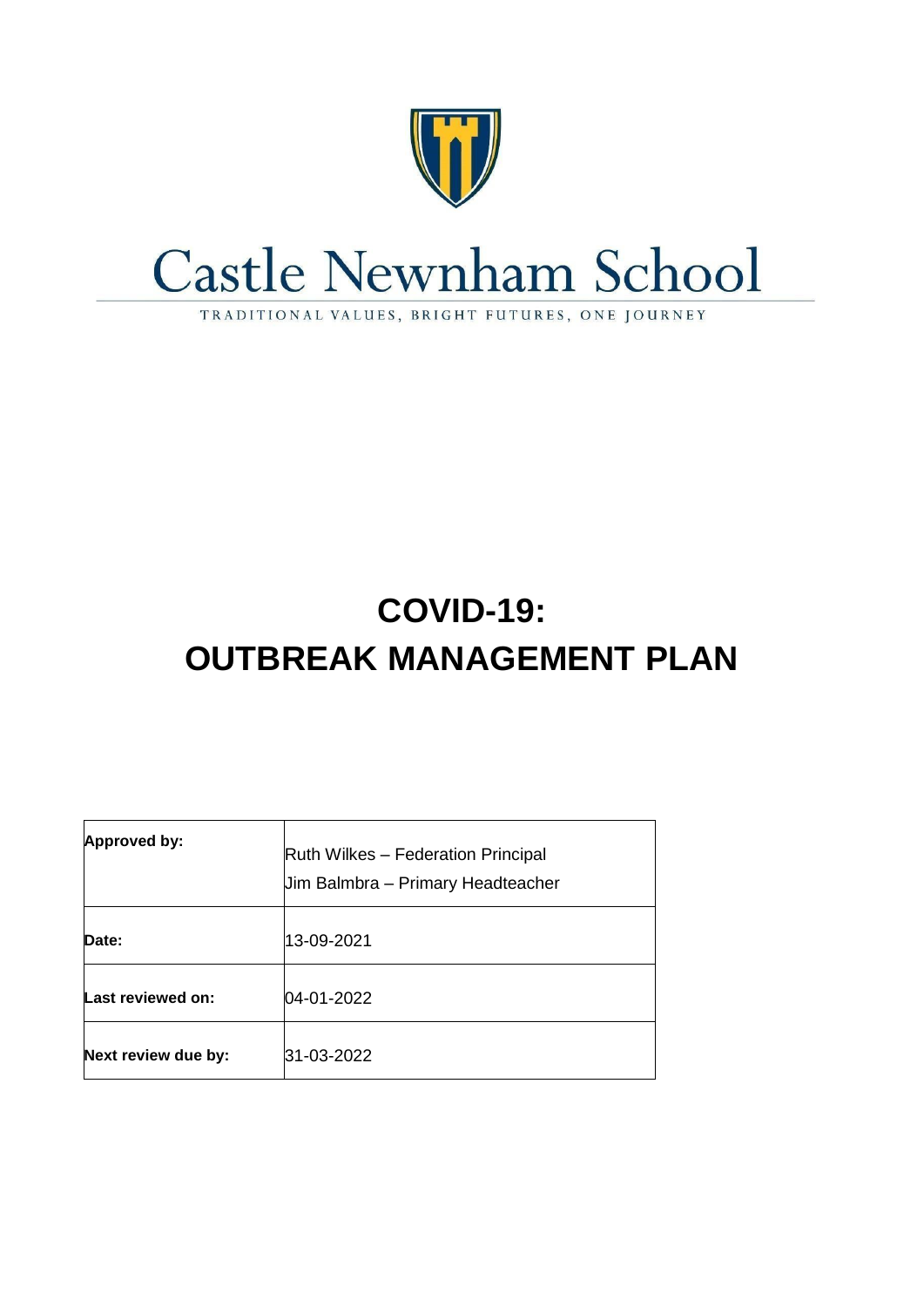# **1. Introduction**

This plan is based on the [contingency framework for managing local outbreaks](https://www.gov.uk/government/publications/coronavirus-covid-19-local-restrictions-in-education-and-childcare-settings) of COVID-19 and the [schools operational guidance,](https://www.gov.uk/government/publications/actions-for-schools-during-the-coronavirus-outbreak) provided by the Department for Education (DfE).

We will only implement some, or all, of the measures in this plan in response to recommendations provided by our local authority (LA), directors of public health (DsPH), Public Health England (PHE) health protection team or the national government.

It may be necessary to implement these measures in the following circumstances, for example:

- To help manage a COVID-19 outbreak within the school. Actions will be considered when either of the following thresholds are met:
- There are 5 positive cases amongst pupils or staff who are likely to have mixed closely within a 10-day period
- 10% of pupils or staff who are likely to have mixed closely test positive within a 10-day period
- If COVID-19 infection rates in the community are extremely high, and other measures have failed to reduce transmission
- As part of a package of measures responding to a 'variant of concern' (VoC) To prevent unsustainable pressure on the NHS

# **2. Seeking public health advice**

When one of the thresholds above is met, we will review the testing, hygiene and ventilation measures already in place.

We will also seek public health advice from a director of public health or health protection team. The Executive Assistant will be responsible for seeking this advice, and will do so by telephoning the DfE helpline (0800 046 8687) or Amy White (PHE Bedford) 01234 276694 or 07748 760178.

## **3. Shielding**

We will adhere to national guidance on the reintroduction of shielding, which would apply to those on the [shielded patient list \(SPL\).](https://digital.nhs.uk/coronavirus/shielded-patient-list)

We will speak to individuals required to shield about additional protective measures in school or arrangements for home working or learning.

### **4. Other measures**

Parents, carers, pupils and staff will be informed promptly about the introduction of control measures. This will be done via email/letters sent home with pupils once a decision has been made.

#### o **Federation wide measures**

In order to protect against further transmission and to avoid any return to large-scale remote learning or closures of sections the school we will introduce the following protective measures for a two-week period:

- 1. No assemblies and limited large gatherings for INDOOR events
- 2. All meetings with external partners including parents should be remote wherever possible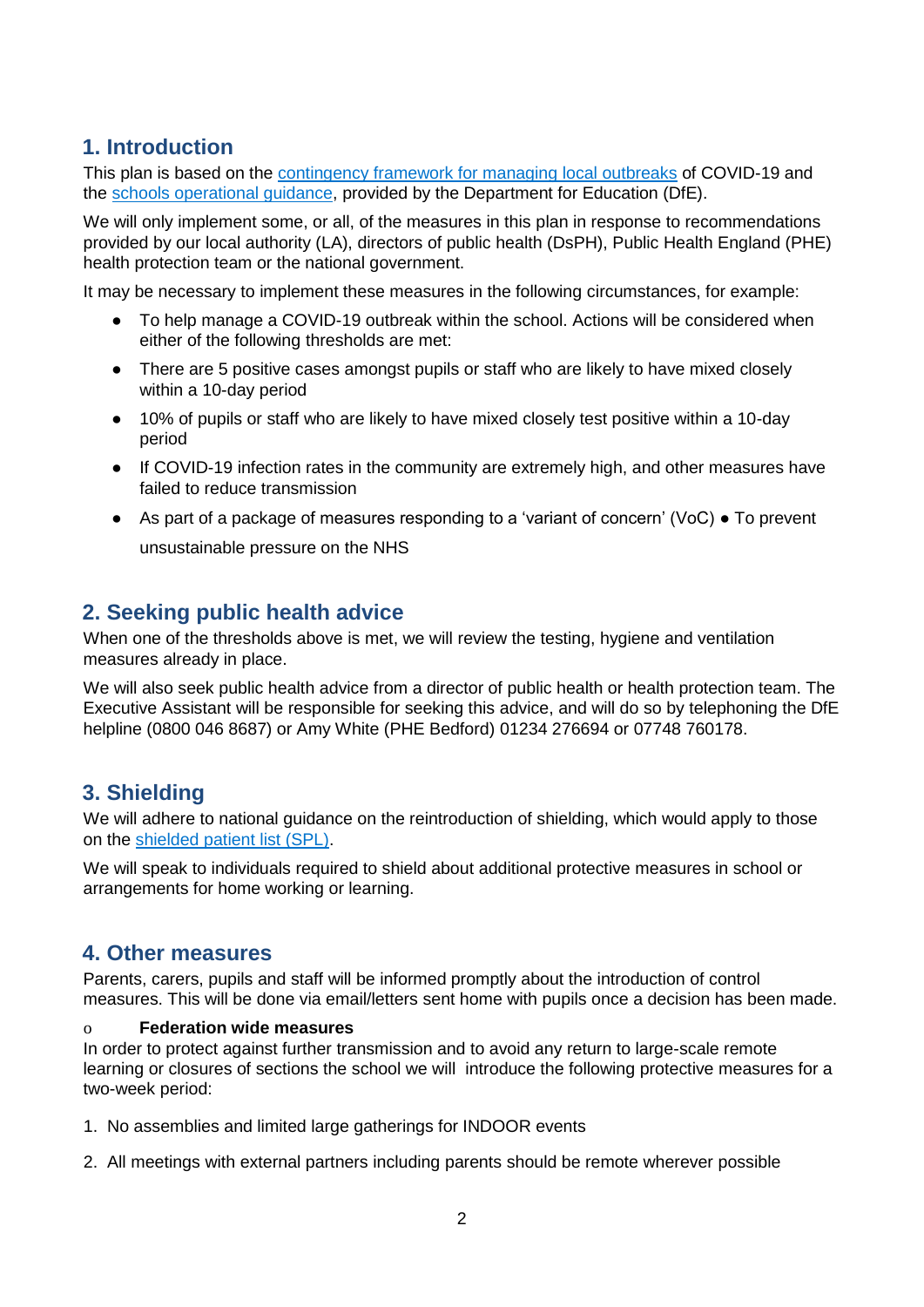- 3. All staff meetings, training, team meetings, governing body meetings etc. to be conducted remotely. Staff to be mindful of social distancing wherever possible
- 4. All staff to test twice weekly (or daily where there has been known contact with a confirmed case) (lateral flow)
- 5. **Secondary** pupils to continue to test at home twice weekly (or daily where there has been known contact with a confirmed case) (lateral flow)
- 6. Regular reminders to be given on hand hygiene and soaps / sanitisers restocked on both sites
- 7. Continued attention to ventilation indoors with all possible doors and windows left open

These measures will be reviewed on Wednesday 6th October, at which point we can either loosen the restrictions or introduce others depending upon transmission rates at that point.

#### **Primary specific**

If the outbreak is localised to one class/group, that class will be kept separate from the rest of the school wherever possible to limit contact. Within Primary this may (where possible) entail a separate entry and exit from school, separate break time, lunch arrangements and assembly. The staff members identified as close contacts at the start of the outbreak will also limit their contact with other classes and will, where possible, stay with the class separated.

Staff will ensure they test daily through LFD, together with regular PCR tests if available.

All parents/carers in school will be notified of increased cases, with parents/carers of other children in the affected class/group given updates and strongly encouraged to secure regular LFD/PCR tests for their families if available.

If an outbreak is larger than one class/group, a variation on the above will be implemented, dependent on circumstances.

#### **Secondary specific**

Where an outbreak to a class occurs, parents will be asked to test pupils daily so that any asymptomatic cases can be detected early. Staff will also be expected to follow stricter social distancing rules in terms of movement around the class. Face masks will be encouraged where possible.

If recommended, we will limit:

- Residential educational visits
- Open days
- Transition or taster days
- Parents coming into school
- Live performances

If recommended, we will (re)introduce:

- Testing, including the use of an asymptomatic test site (ATS)
- Bubbles, to reduce mixing between groups
- Face coverings in communal areas and classrooms for staff and visitors (unless exempt)